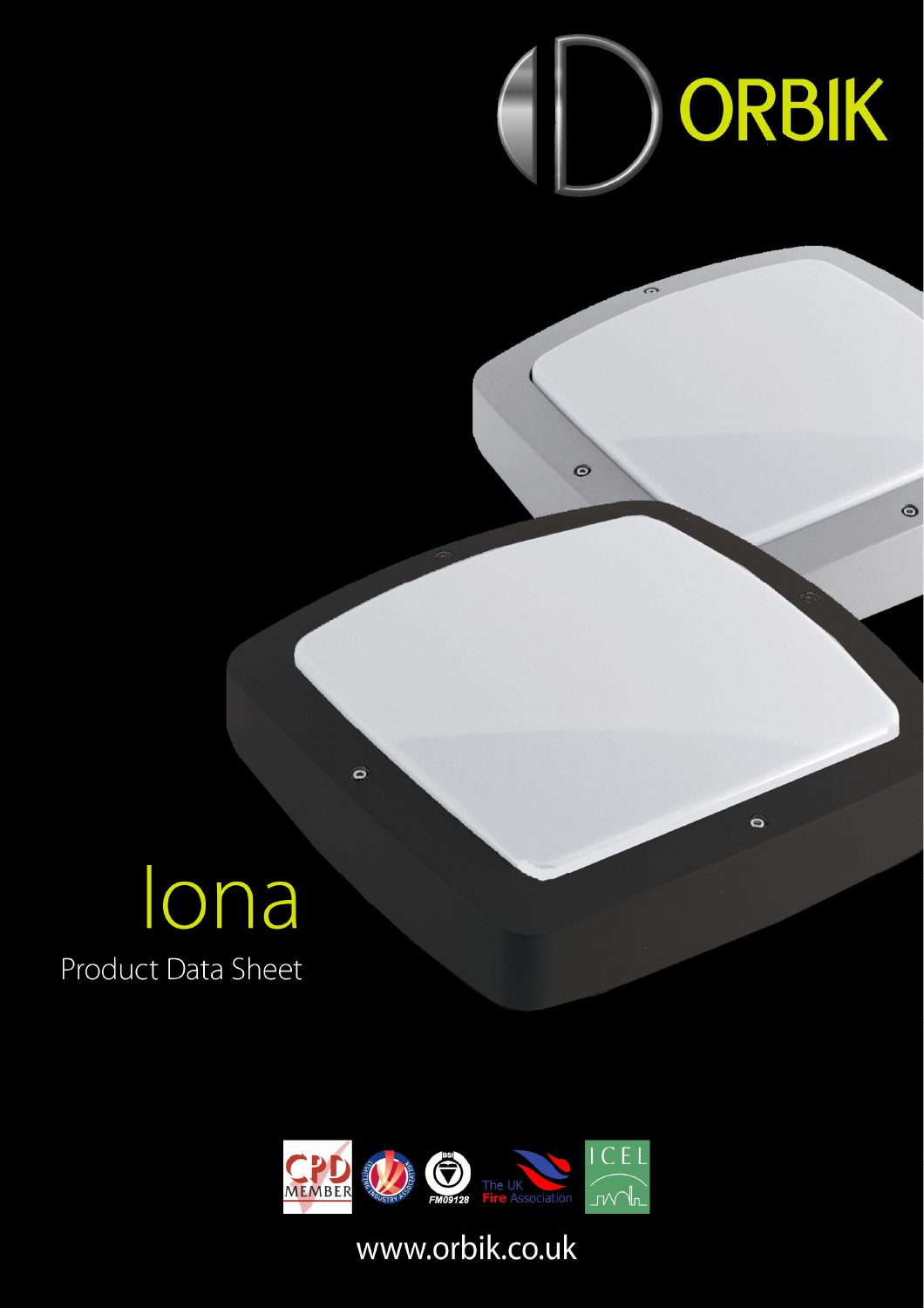# pna

#### **A robust and attractive square aluminium die-cast IP65 exterior bulkhead**

**Iona** is an impressive range of stylish and robust IP65 square die-cast exterior bulkheads. Suitable for wall and ceiling mounting applications, **Iona** is available as standard in a black finish with a toughened polycarbonate opal diffuser secured by vandal resistant screws.

**Iona**'s optional decorative eyelid create a versatile architectural luminaire. Available as mains, 3 hour self-contained emergency or slave luminaires, other option include digital self-test or intelligent addressable gear.



**Catalogue Numbers**

#### Mains Luminaires

| <b>Cat No</b>     | Lamp & Mode               | Mains<br>Lumens | Weight    |
|-------------------|---------------------------|-----------------|-----------|
| ION <sub>28</sub> | 28W 2D mains              | 2050            | $6.00$ Kg |
| ION38             | 38W 2D mains              | 2850            | $6.00$ Kg |
| <b>ION/LED</b>    | LED mains standard output | 2050            | $6.00$ Kg |
| ION/LED/H         | LED mains high output     | 2850            | $6.00$ Kg |

#### Emergency Luminaires

| <b>Cat No</b>   | Lamp & Mode                      | Emergency<br>Lumens | Weight |
|-----------------|----------------------------------|---------------------|--------|
| <b>ION28/M3</b> | 28W 2D M3                        | 270                 | 7.00Kg |
| ION38/M3        | 38W 2D M3                        | 625                 | 7.00Kg |
| ION/LED/M3      | LED M3 emergency standard output | 107                 | 7.00Kg |
| ION/LED/M3      | LED M3 emergency high output     | 107                 | 7.00Kg |

#### **Options**

| Suffix: |                                   |
|---------|-----------------------------------|
| /AD     | Intelligent addressable luminaire |
| /DALI   | DALI emergency control gear       |
| /EY     | Eyelid version                    |
| /SG     | Silver-grey finish                |
| /ST     | Digital self-test luminaire       |
|         |                                   |

#### **Specification**

| Aluminium die-cast in black finish (silver grey finish available as an  |
|-------------------------------------------------------------------------|
| option)                                                                 |
| Opal polycarbonate                                                      |
| Constant current with green LED for mains healthy and connected battery |
| 28W or 38W 2D fluorescent                                               |
| 81 x 0.2W high lumen/Watt LED (standard output versions); 121 x         |
| 0.2W high lumen/Watt LED (high output versions)                         |
|                                                                         |